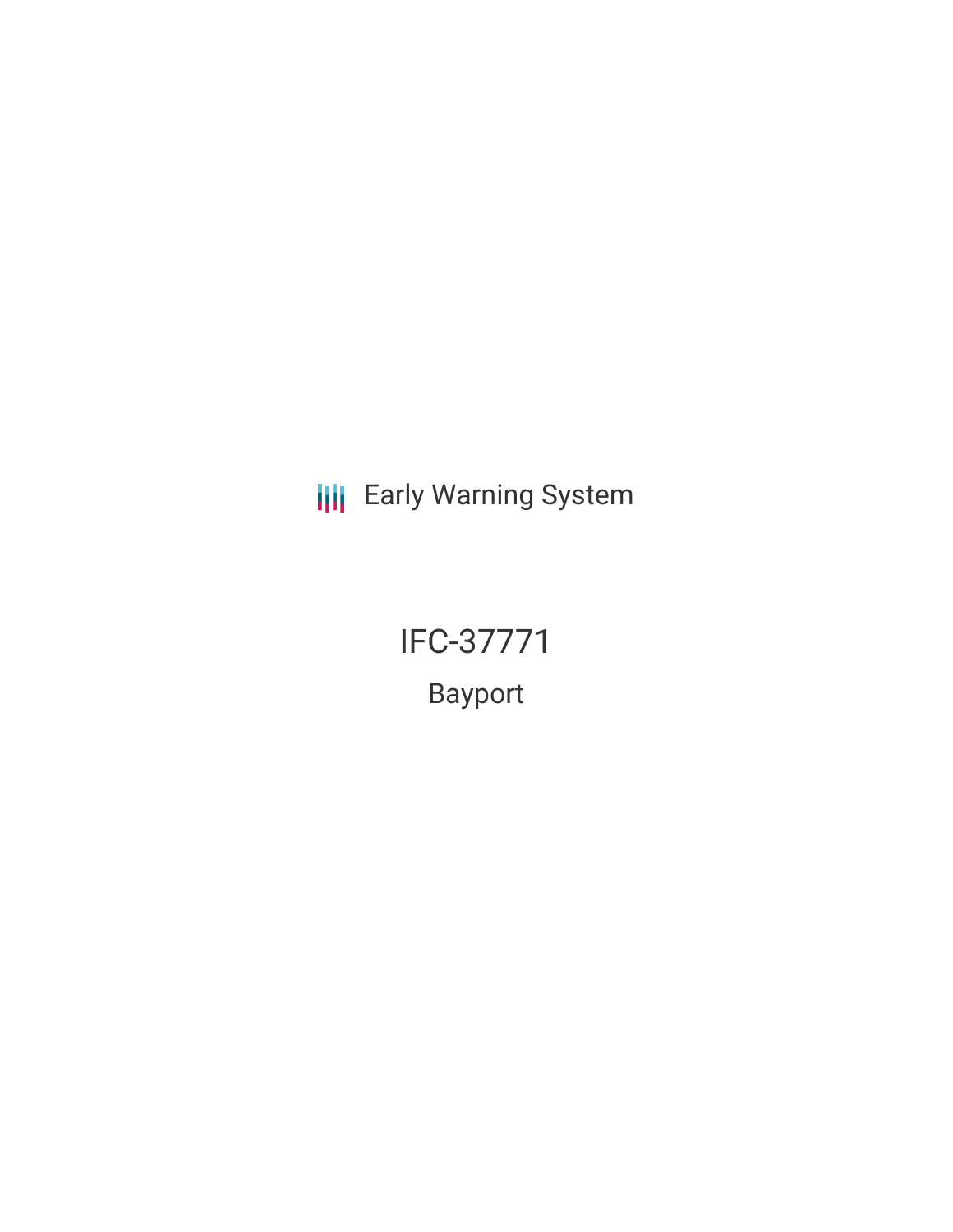| <b>Countries</b>               | Colombia, Mexico, Tanzania, Zambia      |
|--------------------------------|-----------------------------------------|
| <b>Specific Location</b>       | Colombia, Tanzania, Mexico and Zambia   |
| <b>Financial Institutions</b>  | International Finance Corporation (IFC) |
| <b>Status</b>                  | Approved                                |
| <b>Bank Risk Rating</b>        | FI                                      |
| <b>Voting Date</b>             | 2017-04-26                              |
| <b>Borrower</b>                | <b>BAYPORT MANAGEMENT LTD</b>           |
| <b>Sectors</b>                 | Finance                                 |
| <b>Investment Type(s)</b>      | Loan                                    |
| <b>Investment Amount (USD)</b> | $$1.00$ million                         |
| <b>Loan Amount (USD)</b>       | $$1.00$ million                         |
| <b>Project Cost (USD)</b>      | $$31.00$ million                        |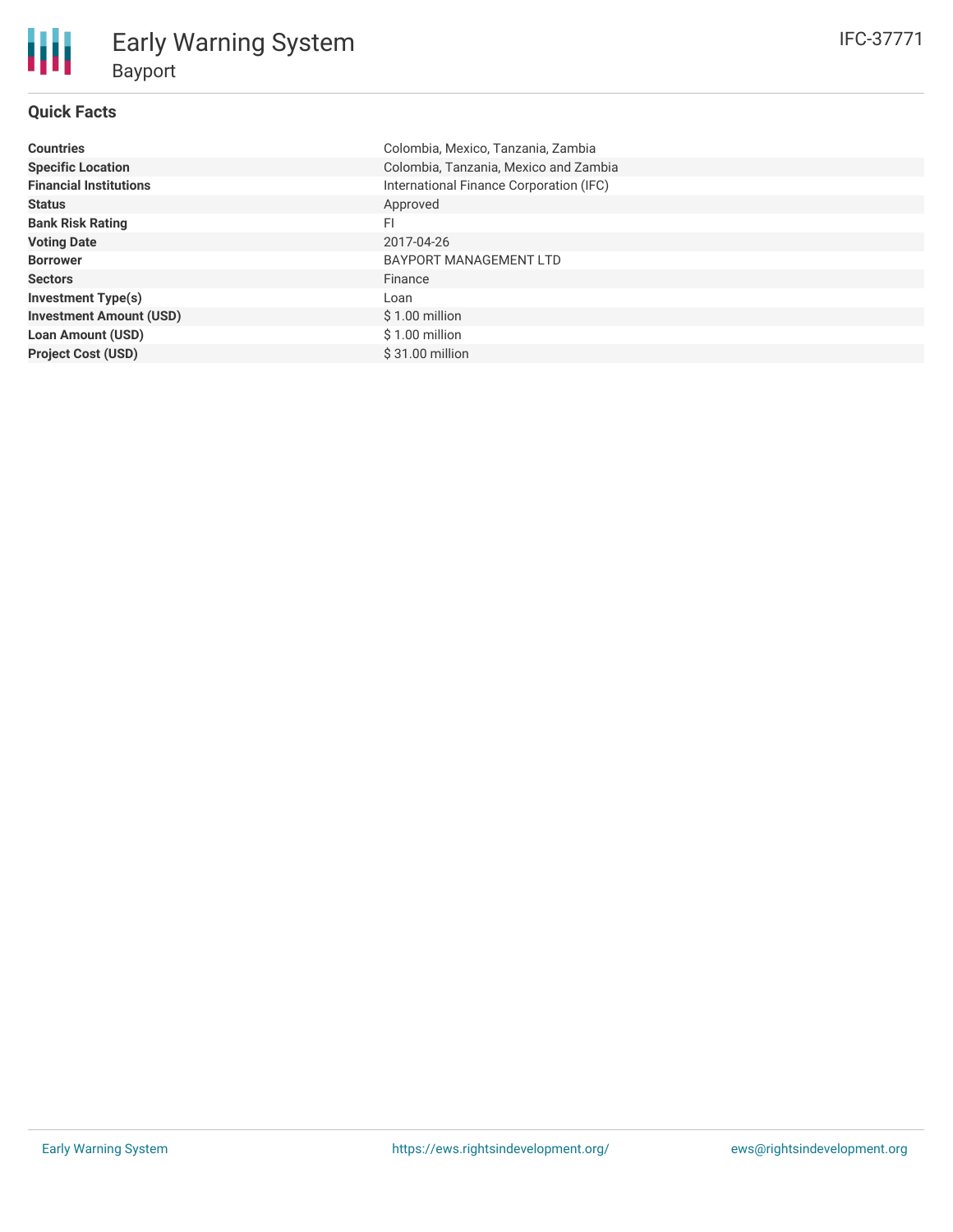

## **Project Description**

According to IFC website, an investment package of up to \$30 million, comprised of local currency direct loans or participation in bond issuances by: Bayport Tanzania (US\$10 million equivalent) and Bayport Zambia (US\$10 million equivalent); a potential \$10 million for Bayport Colombia or Bayport Mexico in the next 6-12 months. In addition to that, IFC will provide a Risk Management Line of up to US\$1 million, to allow Bayport Management Limited, Bayport Zambia, or Bayport Tanzania swap part of its US\$ denominated borrowings into local currencies. The project has the following development impacts:

i) Access to finance for education, housing, healthcare and SMEs: increasing the access to credit to low income borrowers primarily for education, housing and home improvements, small enterprise development, and healthcare expenses in Sub-Saharan Africa and Latin America;

ii) Access to finance in rural areas: project will aid access to financial services in underserved areas of African and Latin American; and

iii) Job creation: the Project will further job creation through the growth of the Companies the loans are being provided to as well as further stimulating productive spend amongst the consumer constituency.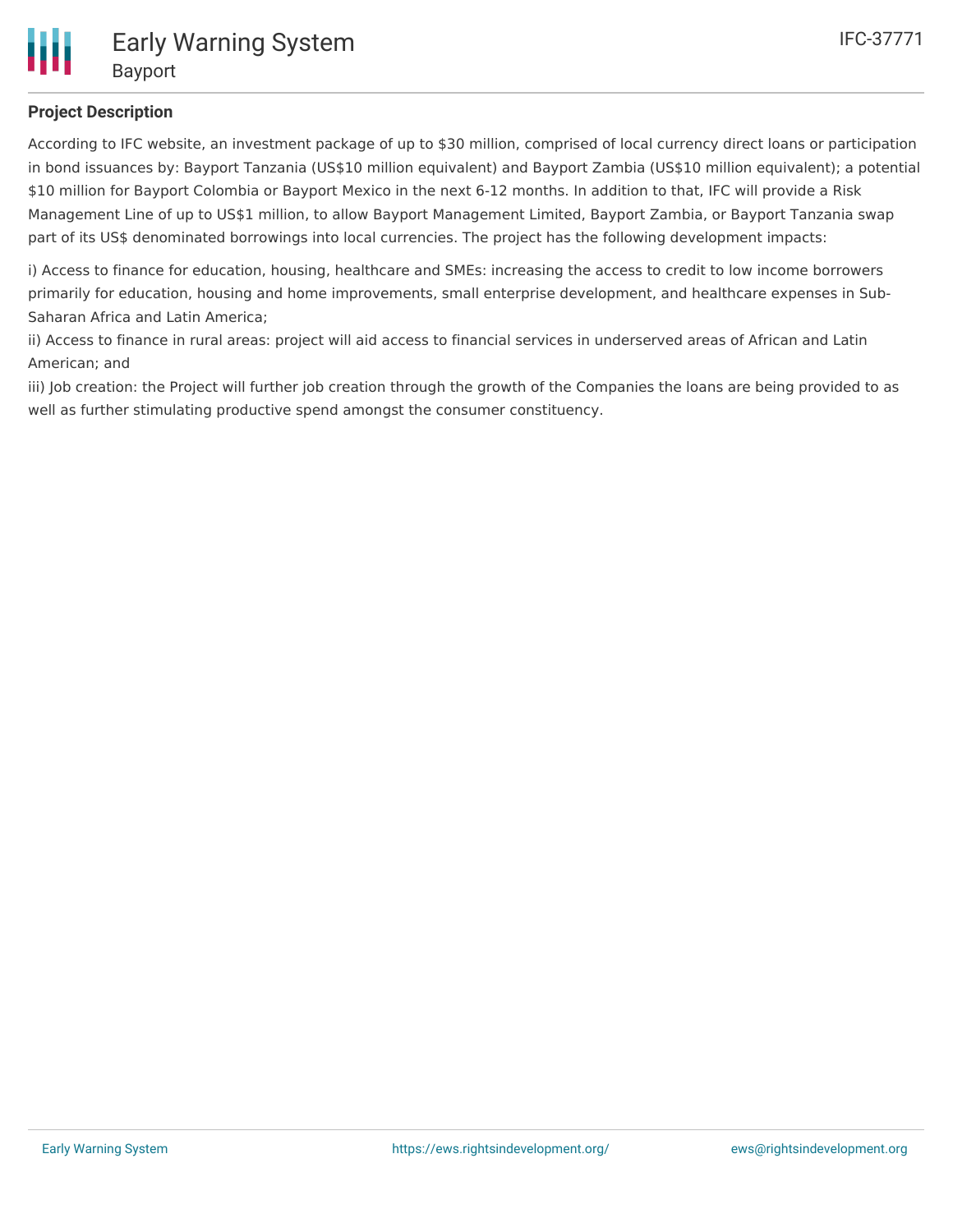### **Investment Description**

• International Finance Corporation (IFC)

#### **Financial Intermediary**

Financial Intermediary: A commercial bank or financial institution that receives funds from a development bank. A financial intermediary then lends these funds to their clients (private actors) in the form of loans, bonds, guarantees and equity shares. Financial intermediaries include insurance, pension and equity funds. The direct financial relationship is between the development bank and the financial intermediary.

Bayport [Management](file:///actor/821/) Limited (Financial Intermediary)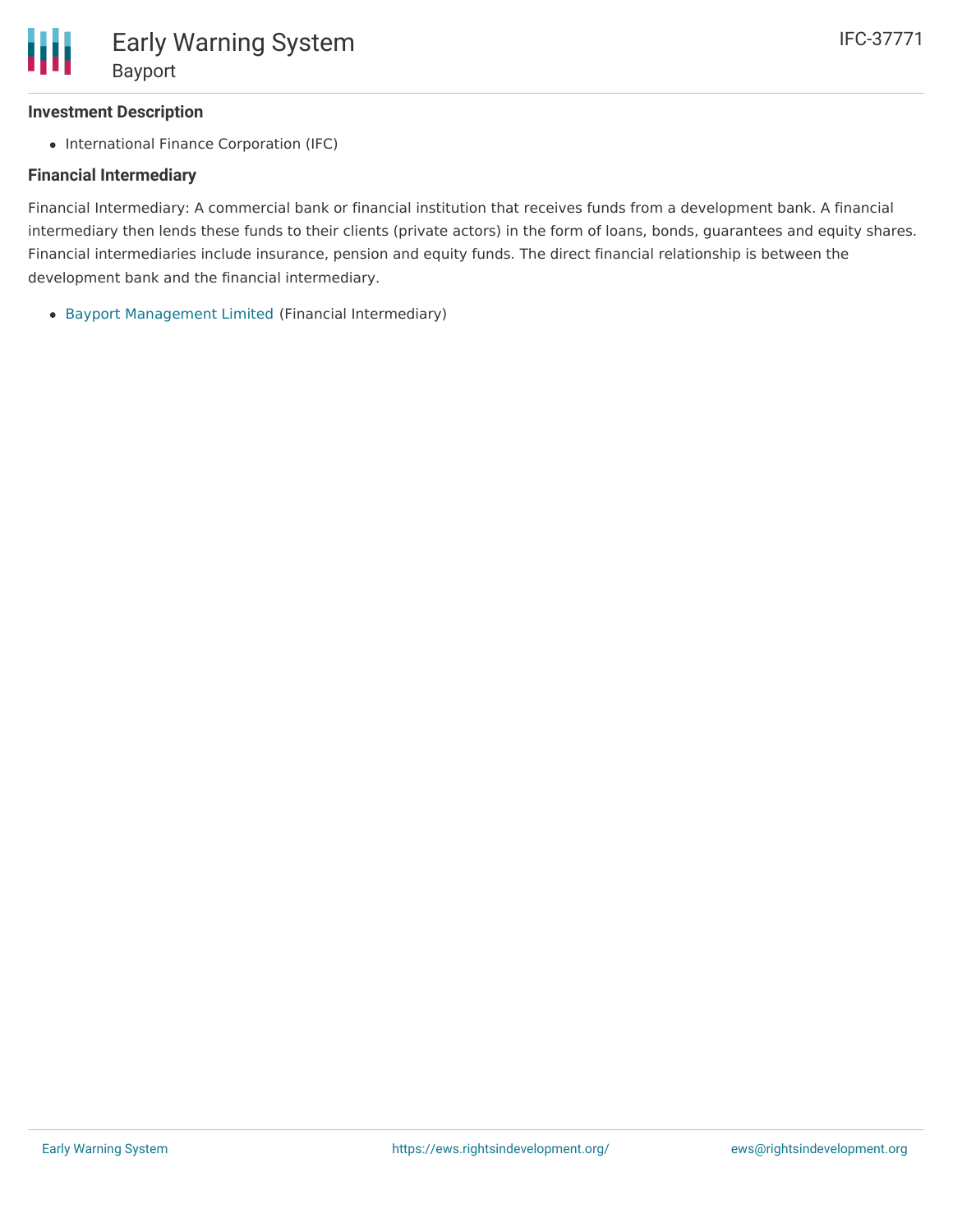

### **Private Actors Description**

Bayport is a provider of affordable, long-term personal unsecured credit and consumer finance solutions to the formally employed sector in emerging countries. Founded in 2001, there are currently ten subsidiaries in nine countries under the brand Bayport Financial Services. The Company services over 644,000 loans through 468 branches and employs 7,391 people, of which 4,261 are sales agents. Main shareholders are The Government Employees Pension Fund, represented by Public Investment Corporation (21%), Investment AB Kinnevik (24%), Helios Investment Partners (23%) and founders jointly (18%).